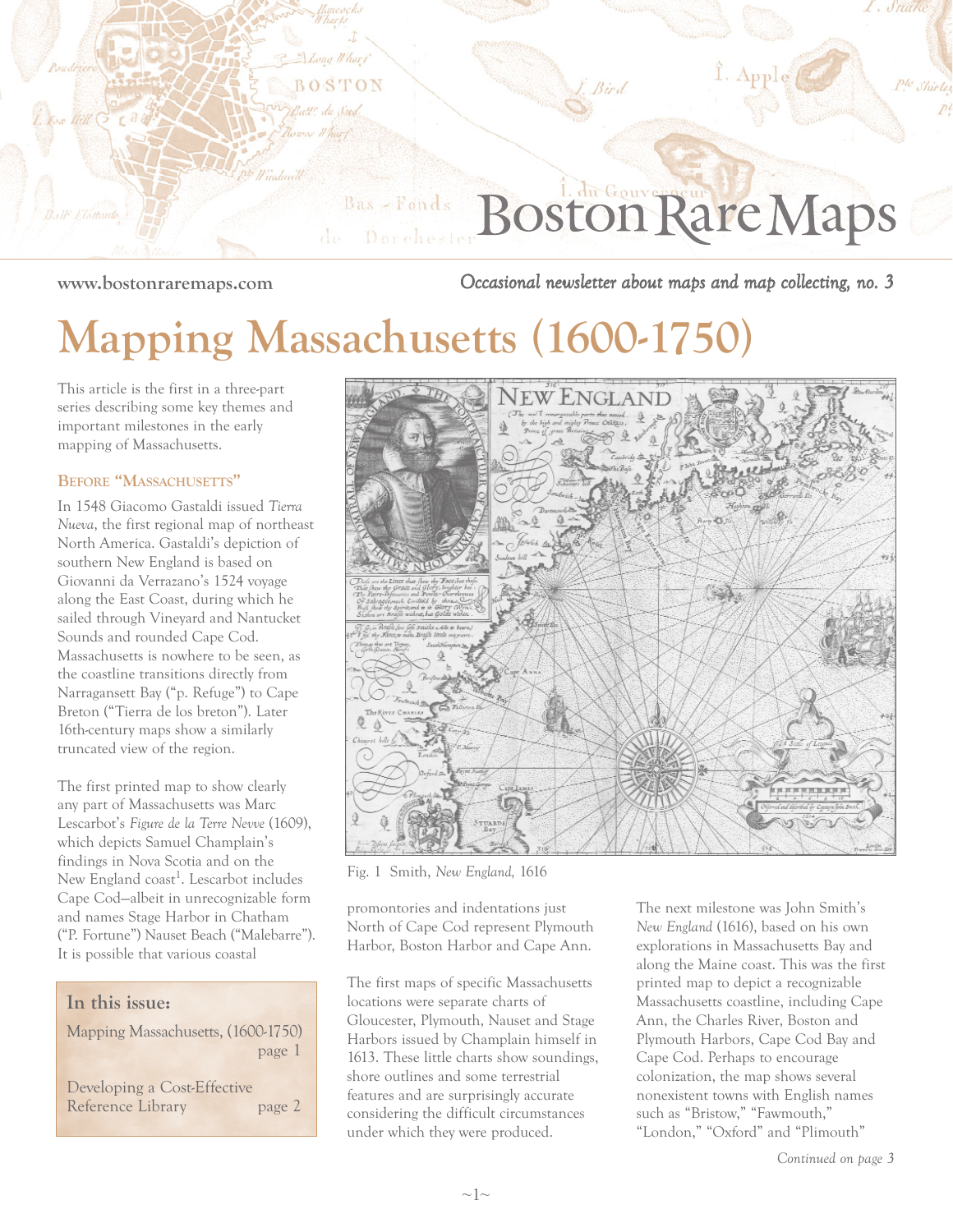### **Developing a Cost-Effective Reference Library** *(A primer for collectors of maps of New England and its parts)*

Recent years have seen a rapid expansion in the diversity and number of reference resources devoted to antique maps. For those with a particular interest in "New England-iana," we have compiled this article to highlight some of the more useful and accessible of these resources.

The upshot is that through judicious buying and use of on-line resources, one should be able to assemble a serviceable reference library for well under \$1000.

There are at least three types of reference, and an adequate library will include one or more of each.

- *General references:* introductions to the history and methods of map production, assessing map condition and price, preserving and conserving maps, &c.
- *Topical surveys:* broad historical overviews of topics in cartographic history, usually illustrating a crosssection of relevant maps
- *Checklists and cartobibliographies:* attempts to catalogue *every* map fitting one or more boundary criteria

#### **GENERAL REFERENCES**

The best general reference is F.J. Manasek's *Collecting Old Maps* (available new for \$65). Manasek begins with a primer on antique maps and the various methods by which they were printed. This is followed by a survey of topics relevant to collecting, including determining authenticity, condition and conservation, collection development, and value. The extensive appendices include a list of mapmakers, a bibliography of reference material, a dictionary of foreign-language terms found on maps, and even an essay on "chemistry for map collectors!"

For on-line resources, try the "Map Collecting" subsection of the Map History web portal (**http://www.maphistory.info/ collecting.html**). This subsection is further organized into subsections such as "Reading Matter," "Buying Maps," and "Conservation."

The literature on early maps and map collecting pays scant attention to surveying methods and mapping techniques. One good resource designed for a more general audience is David Greenhood's *Mapping* (out of print, available used for less than \$20).

#### **TOPICAL SURVEYS OF NEW ENGLAND MAPS**

Topical surveys are useful for expanding one's understanding of the range of maps that are "out there." The best of these also provide economic, political, scientific, and social context for understanding a category of maps.

The best survey of New England mapping is Peter Benes' New England Prospect: *A Loan Exhibition of Maps at The Currier Gallery of Art* (available new for \$18 from the Dublin Seminar for New England Folklike, **http://www.bu.edu/ dublinseminar**). This superb little volume includes sections on regional maps, boundary surveys and disputes, town surveys, Boston, and "forts, mines, wharves, mills, and rivers," to name a few. The presentation seamlessly integrates manuscript and printed maps and is quite well illustrated.

A good resource for early maps is Alex Krieger and David Cobb's *Mapping Boston*, chapter 3 of which reviews "The Mapping of New England before 1800" (paperback edition available new for \$41). This essay is complemented by a stunning suite of 22 plates illustrating milestones in the early mapping of the region. In keeping with its title, *Mapping Boston* is also far and away the best available survey of the history of the mapping of that city.

For 19<sup>th</sup> century mapping, one should start with Walter Ristow's *American Maps and Mapmakers* (out of print, available for \$250-300). In contrast to the traditional focus of carto-scholarship on the early European mapping of America, this seminal work was the first to highlight the contributions of the American mapmaking industry in the late 18th and

19th centuries. Two chapters focus primarily on topics of New England interest, with much other relevant information throughout. This work is invaluable for expanding one's sense of the richness of America's 19th century cartographic heritage.

The Osher Map Library's on-line exhibition "The Cartographic Creation of New England" merits a visit (**http://www.usm.maine.edu/~maps/ exhibit2**). This is self-described as 'An exhibition of early maps that chronicles the effects of European exploration and settlement in north-eastern North America in creating a spatial concept called "New England." Maps of the 16<sup>th</sup> through 19th centuries are covered, including a number of items rarely encountered in such surveys.

#### **CHECKLISTS AND CARTOBIBLIOGRAPHIES**

These specialized tools attempt to catalogue every map fitting a set of criteria, such as "maps of Massachusetts published before 1800." They provide basic information about each map, including author, title, publisher, publication date, and physical dimensions. They might also address editions or states, scale, unusual features such as insets or vignettes, and holdings at major institutions. Though the distinction is not firm, cartobibliographies tend also to be illustrated, include more descriptive information, and even provide brief essays about each map.

The two standard resources for early regional maps of New England are Philip Burden's *The Mapping of North America* and Barbara McCorkle's *New England in Early Printed Maps* (both out of print, Burden available used for \$250 and up, McCorkle for \$200 and up). The former describes maps of North America and its regions through 1670, with each listing including an illustration and a descriptive essay. McCorkle's work lacks essays and has fewer illustrations, but is the only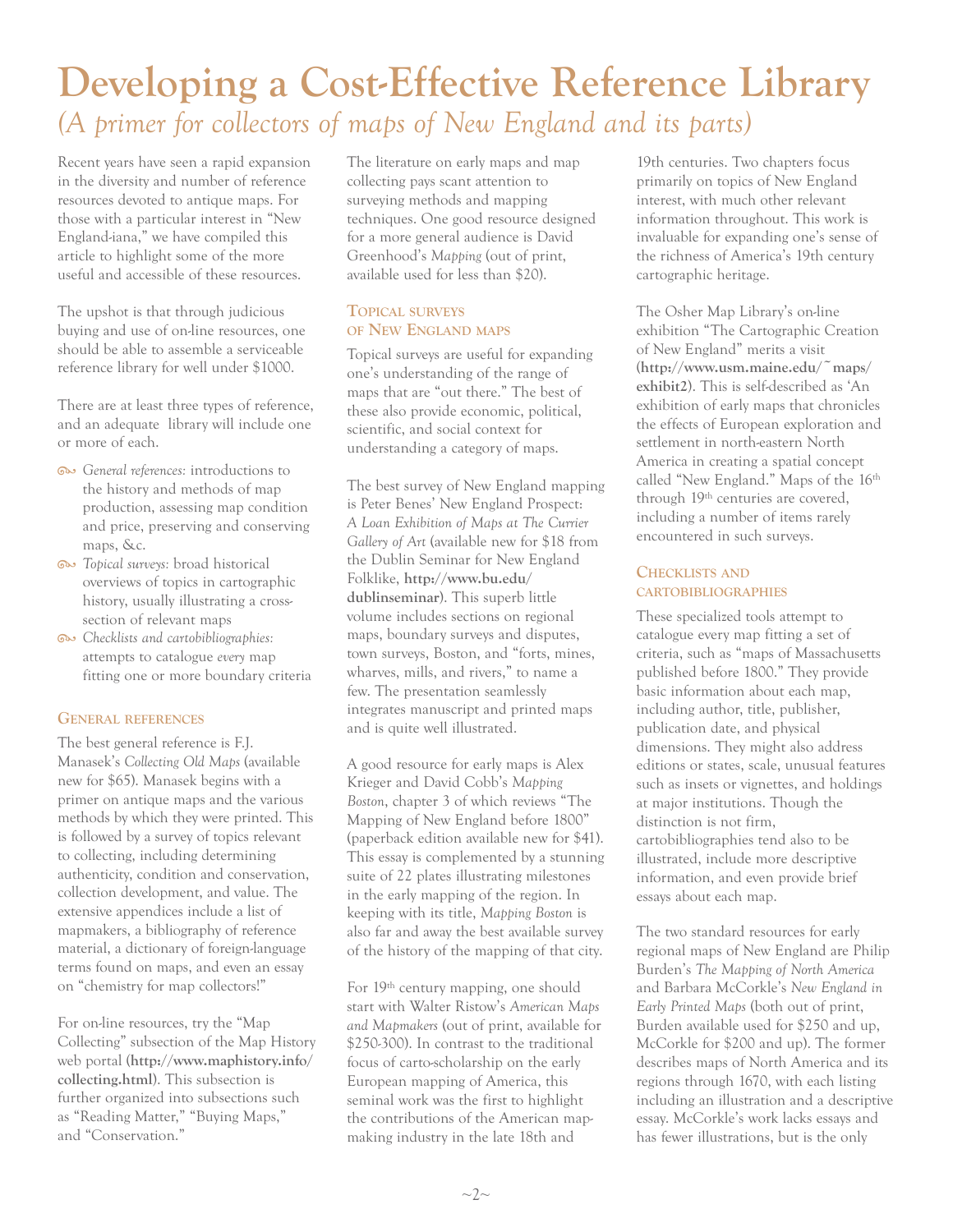resource of its kind covering New England from 1670 to 1800. It has the added advantage of including checklists of maps of the individual New England states. A sequel by Burden covering the 18<sup>th</sup> century is expected in 2006-07.

The on-line magazine *MapForum.com* offers two useful checklists of early regional maps. "The Charting of New England" catalogues 102 charts of the New England coast issued between 1684 and 1785 (**http://www.mapforum. com/02/feb.htm)**, while "Printed Maps of New England" describes hundreds of large-scale regional maps (**http://www. mapforum.com/13/13issue.htm**, continuing to issues 14 and 15). Both checklists provide detailed points for differentiating editions and states, though they include only a limited number of low-resolution images.

There are a number of specialized checklists available in print addressing the mapping of Boston and of individual New England states. The state checklists typically cover state maps, city and town plans, and more specialized items such as battle plans, usually terminating in the mid- or late 19th century. Almost all can be found used for less than \$50.

- Boston: Boston Engineering Department, *List of Maps of Boston Published between 1600 and 1903*
- $\infty$  Connecticut: Edmund Thompson, *Maps of Connecticut* (Ask for the 1995 1-volume reprint edition.)
- Maine: Edward Thompson, *Catalogue Raisonne: Important Maine Maps, Books, Prints and Ephemera*
- New Hampshire: David Cobb, *New Hampshire Maps to 1900*
- Rhode Island: Howard Chapin, *Check List of Maps of Rhode Island*
- Vermont: David Cobb, "Vermont Maps Prior to 1900" (in Vermont History, vol. XXXIX, nos. 3 & 4, Summer-Fall, 1971

Three other specialized checklists offer much of interest, though they are not dedicated specifically to New England material:

- **American imprints: James Wheat and** Christian Brun, *Maps and Charts Printed in America before 1800*
- **American Revolution: Kenneth**

Nebenzahl, *A Bibliography of Printed Battle Plans of the American Revolution* Magazine maps: David Jolly, *Maps of America in Periodicals before 1800*

All are out of print. Nebenzahl's work may be found used for under \$10, while Wheat and Brun as well as Jolly may cost \$100 or more.

For those unwilling to invest in an array of specialized references, an inexpensive though

imperfect substitute is P. Lee Phillips' monumental *A List of Maps of America in the Library of Congress* (out of print, available for under \$100). Phillips lists maps in strict alphabetical order by geographical area and covers regional, state, city and town, and other maps. In particular it is indispensable for those interested in Massachusetts maps, for which there is no separate checklist available. It should be noted, however, that it omits acquisitions after 1901 and is particularly weak in more obscure areas such as early 19<sup>th</sup>-century town plans.

Though not strictly checklists, two on-line resources are also useful for maps of all areas and periods. First, the Harvard Map Collection has uploaded entries for more than 1400 maps of New England and New England states, cities and towns to the University's on-line catalogue. Hundreds of these listings include links to high-resolution digital images, with many more to come. To use this tool, navigate to **http://lib.harvard.edu/catalogs/ hollis.html**, select the "Advanced Search" tool, and enter your parameters of interest.

Finally, the web site of the David Rumsey Map Collection includes more than 10,000 maps, with much New England material (**http://www.davidrumsey. com/collections/cartography.html**). Each entry includes a high-resolution image and bibliographical information.

*Thanks to Joel Kovarsky of The Prime Meridian for commenting on a draft of this article.* 



Fig.3 Foster, New England, 1677 *Courtesy of Martayan Lan Fine Antique Maps*

#### **Mapping Massachusetts** *(continued)*

(fig. 1). When revised and reissued in the 1620s however, it became the first printed map to show an actual Massachusetts town, namely the settlement at Plymouth.

#### **THE CARTOGRAPHIC DEBUT OF THE MASSACHUSETTS BAY COLONY**

In 1629 the Company of Massachusetts Bay obtained from Charles I a charter to the territory between the Merrimack and Charles Rivers. The "Great Migration" began the next year, and by 1640 the Colony's population approached 20,000 persons.

The first map to use the name "Massachusetts" was Hessel Gerritsz' *Nova Anglia, Novum et Virginia* (1630). Whether this refers to the new Colony or the native American tribe inhabiting the Charles and Neponset River basins is unclear.

Though crudely executed, maps by two colonists give by far the best early depiction of Massachusetts' interior geography and the new English towns. William Wood's *The South part of New-England* (1634) shows eastern Massachusetts, including the complex coastal geography and the system of rivers emptying into Massachusetts Bay. His is also the first map to locate Boston, Cambridge ("New town"), Charlestown, Dorchester, Medford ("Meadford"), Roxbury, Saugus, Watertown and Weymouth ("Wessaguscus"). John Foster's *A Map of New-England* (1677) depicts New England as far north as the